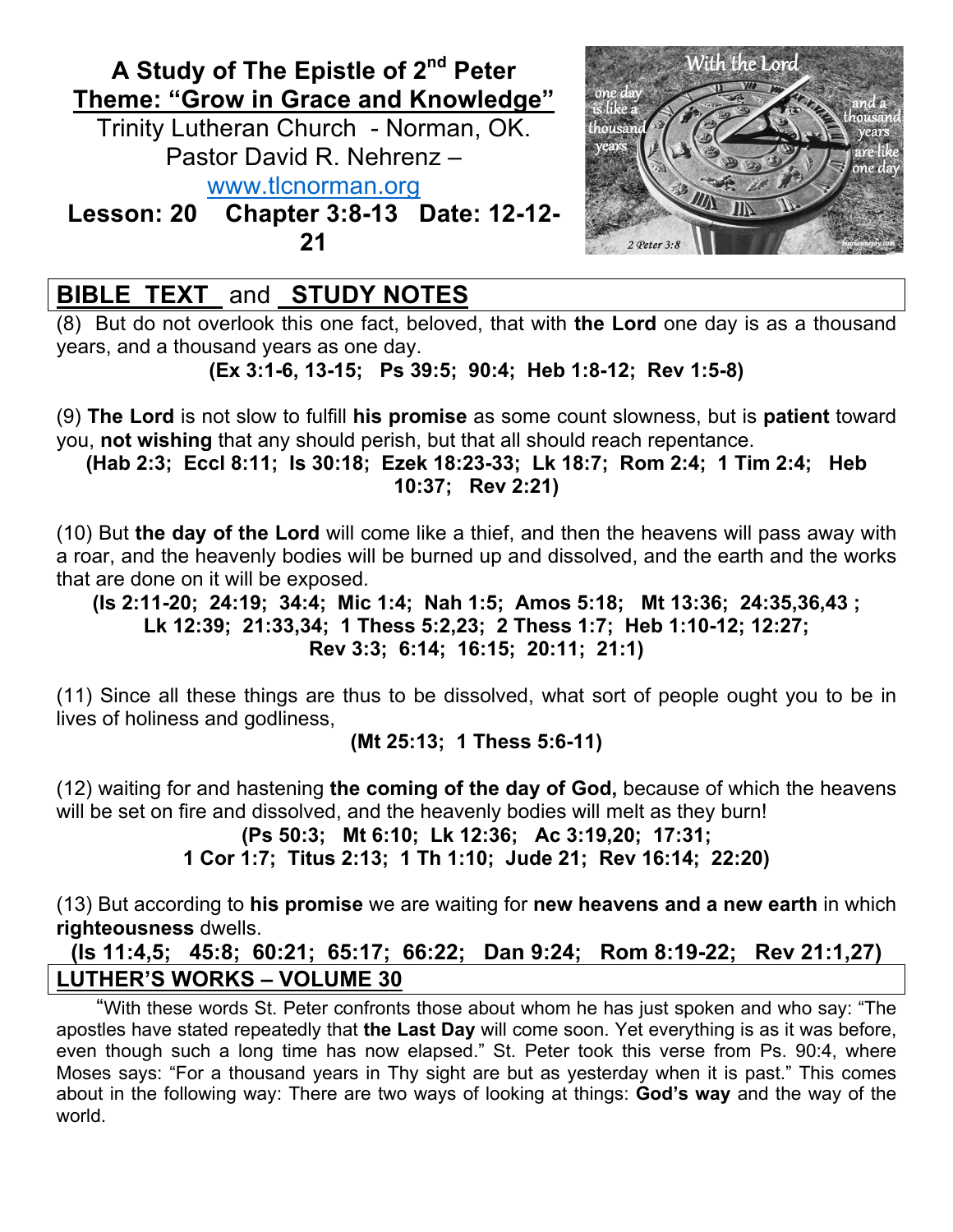Thus this life and the life to come are of two kinds. This life cannot be the same as the life to come, since no one can enter the life to come except through death, that is, through the cessation of this life. Now this life amounts to eating, drinking, sleeping, digesting, begetting children, etc. Here everything goes by number: hours, days, and years in succession. Now when you want to look at the life to come, you must erase the course of this life from your mind. You dare not think that you can measure it as this life is measured. There everything will be one day, one hour, one moment.

Now since before **God** there is no reckoning of time, **before Him** a thousand years must be as one day. Therefore Adam, the first man, is just as close to Him as the man who will be born last before **the Last Day**. For **God** does not see time longitudinally; He sees it transversely, as if you were looking transversely at a tall tree lying before you. Then you can see both ends at the same time. This you cannot do if you look at it longitudinally. With our reason we cannot look at time in any other way than longitudinally. Beginning with Adam, we must count one year after the other until **the Last Day.**

But **in God's sight** everything is in one heap. What is long for us is short for Him and vice versa. Here there is neither measure nor number. Thus man dies. His body is interred and decays. It lies in the ground and knows nothing. But when the first man arises on **the Last Day,** he will think that he has been lying there barely an hour. Then he will look about and discover that many people were born before him and came after him. About this he knew nothing. Now, therefore, St. Peter declares here that **the Lord** is not slow about His promise, as some scoffers think, but that He is longsuffering.

Therefore you should be prepared for **the Last Day,** for it will come soon enough for everyone after his death. Then he will say: "Behold, I died only a short time ago!" But **this Day** will come all too quickly for the world. When people say: "There is peace, and all is well," **the Day** will break and come upon them, as St. Paul says in 1 Thess. 5:3. And, like a mighty thunderstorm, **the Day** will burst forth with such a great crash that everything will have to be consumed in one moment.

Since you know that everything must pass away, both heaven and earth, consider how completely you must be prepared with a saintly and godly life and conduct to meet **this Day.** Thus St. Peter describes **this Day** as imminent, in order that they may be ready for it, hope for it with joy, and hasten to meet it as **the Day** which delivers us from sin, death, and hell.

Through the prophets **God** promised again and again that He would create new heavens and a new earth. Thus He says in Is. 65:17: "Behold, I create new heavens and a new earth," in which you shall be happy, rejoice, and leap. Likewise in Is. 30:26: "The light of the moon will be as the light of the sun, and the light of the sun will be sevenfold, as the light of seven days." And in Matt. 13:43 **Christ says:** "Then the righteous will shine like the sun in **the kingdom of their Father."** How this will take place we do not know, except that it is promised that there will be the kind of heaven and earth in which there will be no sin, but that only righteousness and **God's** children will dwell there, just as St. Paul also says in Rom. 8 that there will be nothing but love, nothing but joy and pleasure, and nothing but **the kingdom of God.**

Here one may be concerned about whether the blessed will live in heaven or on earth. Here the text gives the impression that they will dwell on earth, so that all heaven and earth will be **a new Paradise,** in which **God** resides. For **God** dwells not only in heaven but everywhere. Therefore the elect will be where He is.

Since you have escaped such misfortune and are coming to such great joys, he says, you should let this induce you willingly to despise everything on earth and gladly to suffer what you must. Therefore the elect will be **where He is."**